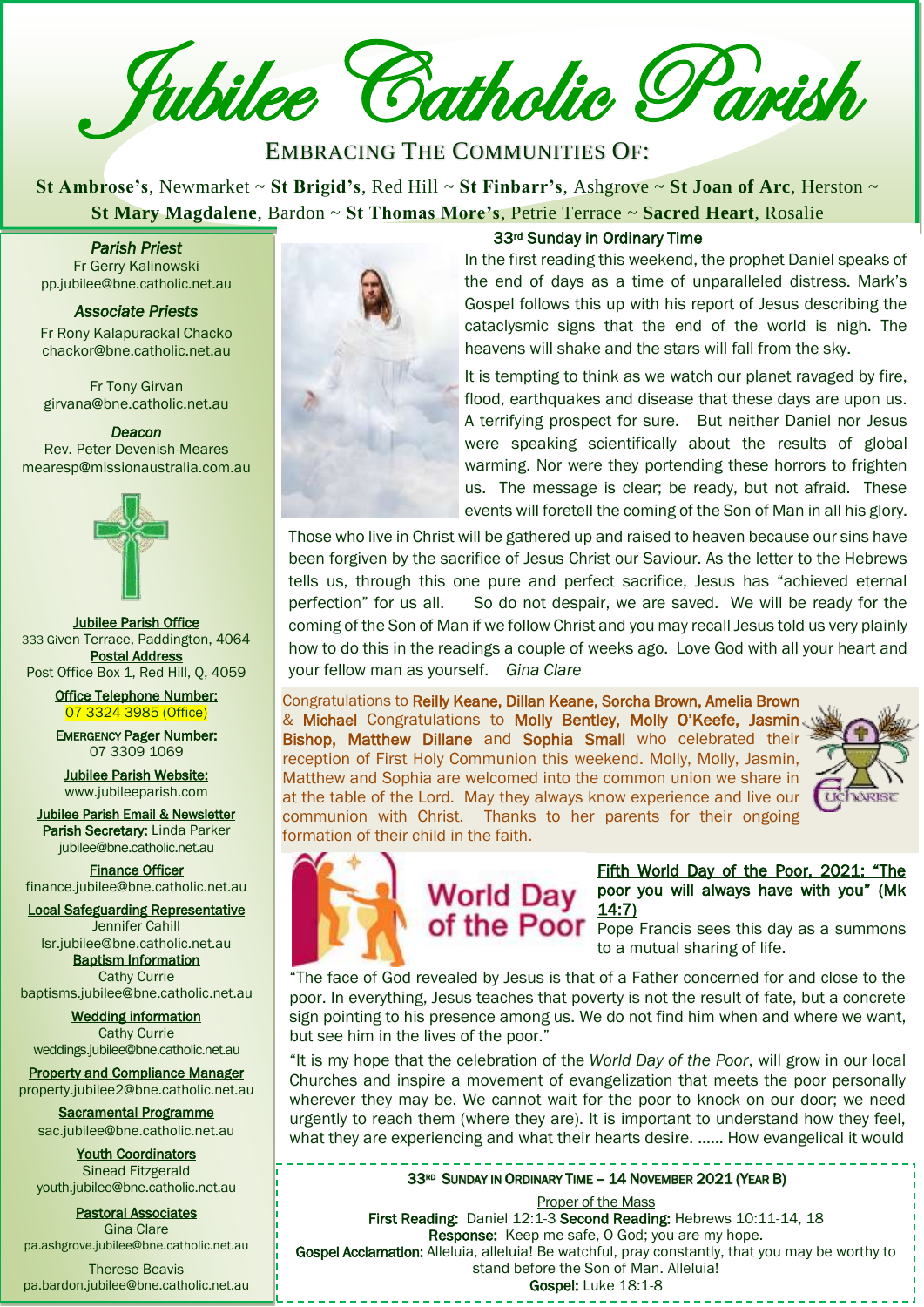be if we could say with all truth*: we too are poor,* because only in this way will we truly be able to recognize them, to make them part of our lives and an instrument of our salvation."

The Pope's letter is short and easily read. Google World Day of the Poor 2021 and click on the website that has Vatican in it.



Book of Remembrance: During November we pray for 'those who have gone before us marked with the sign of faith.' On or near the sanctuary of each of our churches is a 'Book of Remembrance for you to note the names of your deceased relatives and friends. You are welcome to add names of people you wish our church to remember.

'Christ has been raised from the dead, the first-fruits of all who have fallen asleep. Death came through one man and in the same way the resurrection of the dead has come through one man. Just as all die in Adam, so all will be brought to life in Christ; but all of them in their proper order; Christ as the first-fruits and then, after the coming of Christ, those who belong to him.' *1 Corinthians 15:20-23*

Parish Finance Council: Meeting 7pm Tuesday 16 November Parish office.

The crunching of plenty of numbers this meeting:

- School Principals present financials, budgets and school fees for 2021
- Parish Financials
- Update on Master Plan before Brisbane City Council
- Overview of parish properties and maintenance
- Looking towards budget for 2022

Thanks to all the wise heads around the table.



The November Community Morning Mass will be held on Thursday 18<sup>th</sup> November at Kennedy Tce, former St Bernard's Church.

This will be the Final Thursday morning Community Mass for 2021. It will be followed by a *Christmas Lunch*. Cost is \$10 per person. Each person to bring a small Gift to the value of \$5 mark if it's for male or female

Commencing at 10.30am. All Welcome!

For catering purposes, we need to provide the number of persons attending the Lunch. Please contact Norm Shrubsole on 3369 1107 if you are attending.



Year 12: Graduation masses happening in Catholic Schools this week. Farewells and beginning of holidays. Prayers for the Year 12 cohort of 2021. "We are all pilgrims on a journey with and towards God. We stand with our graduands today to honour their journey, as they reflect on their trials and their triumphs. We applaud their strength and perseverance to get to this major milestone in their lives. …. In honouring our graduand/s we recognise their fortitude; their adaptability; their commitment to the mission of Mt

Weprayourgraduandshold fast to the hope that is God." *Introduction Mt St Michael's Graduation Ceremony.*



## St Raphael Kalinowski 19 November:

St Michael's; their positive outlookandtheirsenseoftogetherness.

Joseph Kalinowski was born 1835 in Vilna, Poland (now Lithuania). He was a teacher of mathematics, an engineer who helped design the Odessa/ Kiev/ Kursk portion of the Trans-Siberian railway, Minister of War, Siberian labour camp prisoner, royal tutor, and eventually ordained priest of the Discalced Carmelite order.

He founded multiple Catholic organizations around Poland. The most prominent foundation was a monastery in Wadowice, Poland. He died there in 1907, and 13 years later, Karol Wojtyla, St Pope John Paul II, was born in the same town.

As a Carmelite priest, Joseph Kalinowski took the name "Raphael of Saint Joseph".

Canonized in 1991, he was the first friar to have been canonized in the Order of the Discalced Carmelites, since co-founder Saint John of the Cross (1542 – 1591).

Kalinowski's and Poles will be wildly celebrating this Friday.

## WORKING BEE @ ST AMBROSE



We are reaching the advent season in preparation for Christmas. In addition to the spiritual preparation, St Ambrosian Community, Newmarket are conducting a 'working bee' on 28<sup>th</sup> November, Sunday after 9.30 Mass to beautify the Church and its surroundings. Members of St Ambrosian community please note the date and be ready for the day.



Monday 15 November Mass (Red Hill) 6:30am

Tuesday 16 November Mass (Newmarket)

Wednesday 17 November Mass (Rosalie) 6:30am Mass (Bardon) 9:00am

Thursday 18 November Mass (Red Hill) 6:30am School Mass (Ashgrove) 9:00am Mass (Kennedy Terrace) 10am

> Friday 19 November Mass (Bardon) 9:00am

## Saturday 20 November

Individual Reconciliation (Rosalie) 4:00pm-4:20pm (Ashgrove) 5:15pm-5:45pm

#### Christ the King 21st November 2021

Saturday Vigil Mass (Rosalie) 4:30pm Mass (Ashgrove) 6:00pm

#### **Sunday**

Mass (Herston) 7:30am Mass (Bardon) 8:00am Mass (Ashgrove) 8:30am Mass (Newmarket) 9:30am Mass (Red Hill) 10:00am Korean Mass (Rosalie) 10:00am Mass (Rosalie) 5:30pm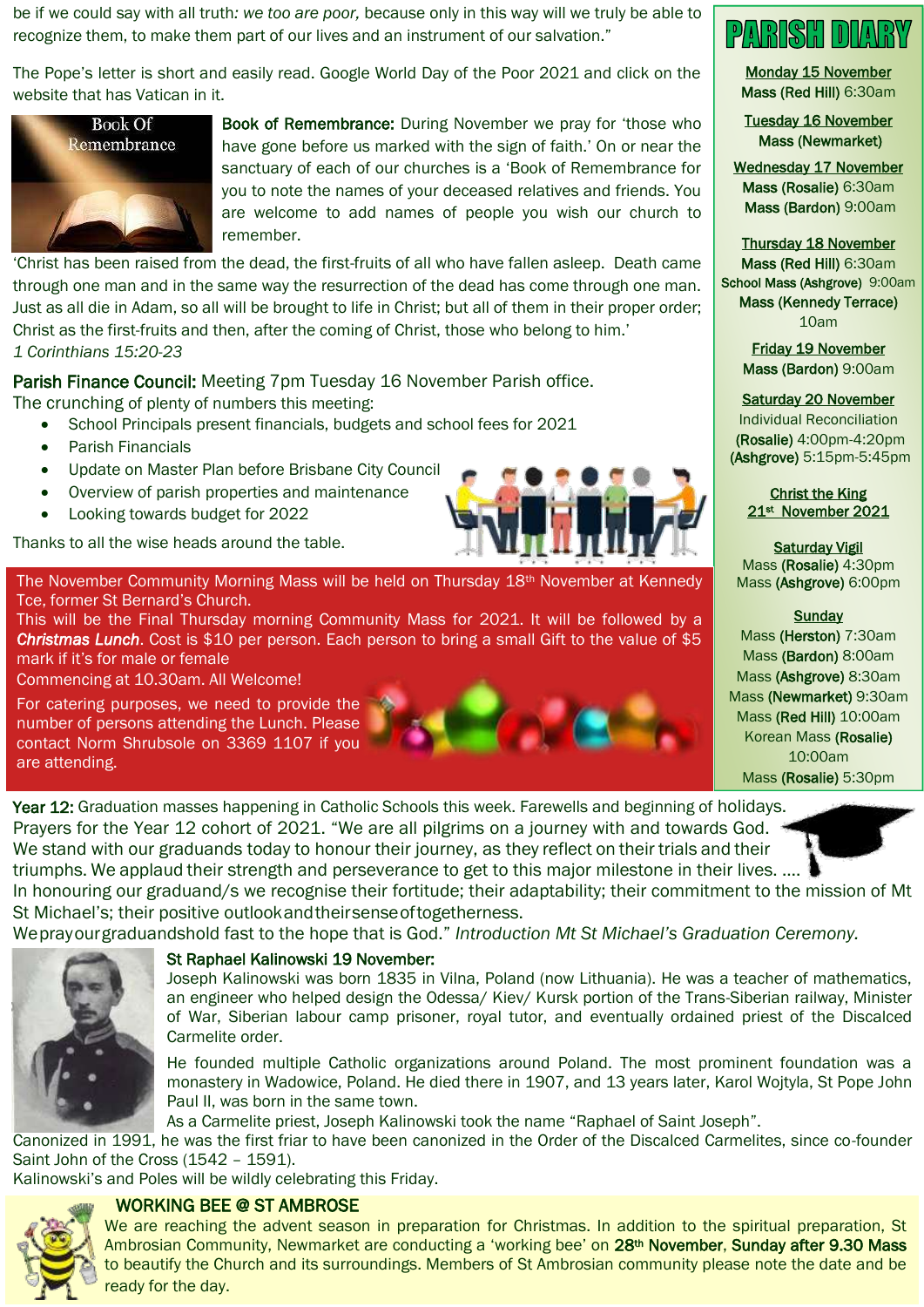

Diaconate Ordination: Friday 19 November at Holy Spirit Chapel Louie Jimenez and Sean Webb will be ordained by Bishop Ken Howell as (transitional) deacons. They are being ordained for the Archdiocese of Brisbane.

Louie and Sean are 'transitional' deacons as different from 'permanent' deacons. Louie and Sean are looking towards being ordained priests in the middle of 2022. Our resident Deacon Peter Devenish-Meares is a life-long deacon. Louie and Sean have promised life-long celibacy. Peter is happily married to Jo with their delightful daughters.

Louie and Sean will be placed in parishes around Brisbane for the next 6 months. They will preach at mass, baptise and witness marriages. It is another stage in their formation to priesthood.

As the ordination rites says: 'Believe what you read. Teach what you believe. Practice what you teach." Please keep Louie and Sean in your prayers.

Secretary Linda news: Sadly, our parish secretary Linda is on the move next year. We are very sad to see her moving on. Family in the south is the attraction.

The advertisement is out for a replacement.

#### Position Vacant – Parish Secretary

Applications are open for a position at the Jubilee Catholic Parish. A person with excellent administration and time management skills required for a full-time position of Parish Secretary working 38 hours a week.

For additional information, please visit the Archdiocese of Brisbane website

https://clientapps.jobadder.com/68451/aob-internal-careeropportunities

Applications close: 14 November 2021

*The Archdiocese of Brisbane has standards of conduct for workers to maintain a safe and healthy environment for children. Our commitment to these standards requires that we conduct working with children checks and background referencing for all persons who will engage in direct and regular involvement with children and young people (0 - 18 years) and/or vulnerable adults. The organisation is fully committed to child safety and has a 0 tolerance to abuse of children or vulnerable adults.*



[pa.ashgrove.jubilee@bne.catholic.net.au](mailto:pa.ashgrove.jubilee@bne.catholic.net.au) no later than *Friday 19th November*, for further details.



Executive Director Brisbane Catholic Education. Archbishop Coleridge has appointed Dr Sally Towns to be the new executive director of Brisbane Catholic Education. She will commence the role on 3 May 2022.

With more than 26 years in teaching and school and system leadership roles, Dr Towns is currently director of Catholic Schools in Lismore and chief executive officer of Diocese of Lismore Catholic Schools Limited.

The current BCE executive director, Pam Betts, will retire on December 10.

"In welcoming Sally, I pay great tribute to the contribution that Pam made to Brisbane Catholic Education and the Archdiocese of Brisbane for the past nine years and wish her well in the future," Archbishop Mark said.

Pope warns of 'God's judgement' if COP26 fails: Pope Francis has warned that if action is not taken at COP26 to remedy the ecological crisis, "we would face God's judgement" for "our failure to act as stewards of creation".

The Pope said in his message: "Time is running out. This occasion must not be wasted, lest we have to face God's judgement for our failure to be faithful stewards of the world he has entrusted to our care.'



The Pope had been afflicted and very sad" that he was unable to attend COP26. He did stress his concern over the consequences of unmitigated climate change.



Auxiliary Bishop-elect for Brisbane: Pope Francis has named Divine Word Missionaries Father Tim Norton as a new Auxiliary Bishop of Brisbane.

Brisbane traditionally had two Auxiliary Bishops to support the

Archbishop.

Born in Sydney in 1958, Fr Norton entered the Divine Word Missionaries in 1984 and was ordained priest in 1991. Recently he has completed his term as Provincial of the Australian Province for the Divine Word Missionaries. Fr Norton is currently in Ministry in Italy. His episcopal ordination will be early in 2022.

Mini Advent/Christmas Retreat at the Jubilee Atrium

Want a couple of hours of peace and quiet to prepare yourself for Advent and Christmas? Come, relax and be refreshed in a place of quiet and orderly beauty. Spend time with Jesus the Good Shepherd in a 'Mini retreat' at the Jubilee Atrium, 333 Given Terrace, Paddington.

THEME: Advent/Christmas - Who is this Child? This mini retreat will be offered on the following occasions: Mon 22 Nov, 9.30 am - 11.30.am | Tuesday 23 Nov, 7.00 pm - 9.00 pm | Wednesday 24 Nov, 9.30 am - 11.30 am | Friday 26 Nov , 11.00 am- 1.00 pm | Cost \$5.

What to bring….. yourself! A notebook or Journal. What to wear….. comfortable clothes, a pair socks or bare feet.

Limit of ten people to a session. To save a place check in with us on Mary Hare [maryehare@gmail.com](mailto:maryehare@gmail.com) or Mary Davidson maryvdav@gmail.com